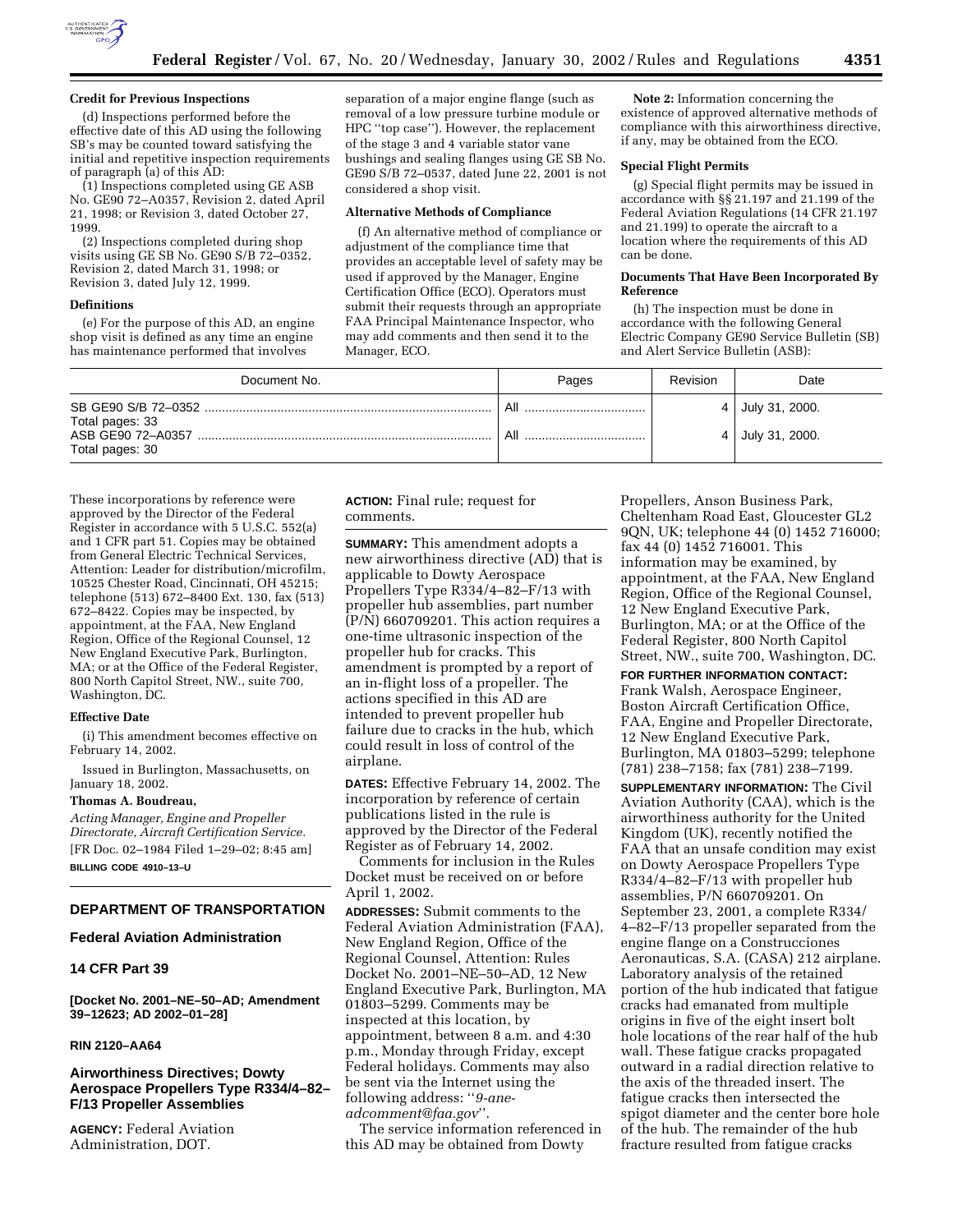propagating circumferential to hub failure and release. The CAA also advised the FAA that the CAA received a report of a similar incident on another CASA airplane. The incident date was not provided, but the CAA indicated that it was within the past  $1\frac{1}{2}$  to 2 year period.

## **Manufacturer's Service Information**

Dowty Aerospace Propellers has issued Service Bulletin (SB) No. 61– 1119, Revision 2, dated December 6, 2001, that specifies procedures for ultrasonic inspection of the rear wall of the rear half of the propeller hub for cracks. The CAA classified this service bulletin as mandatory and issued CAA UK AD No. 003–11–2001, dated November 30, 2001, in order to assure the airworthiness of these Dowty Aerospace Propellers in the UK.

# **Differences Between This AD and the Manufacturer's Service Information**

Although Appendix A of Dowty Aerospace Propellers SB No. 61–1119, Revision 2, dated December 6, 2001, requires reporting the inspection data to Dowty Aerospace Propellers, this AD requires that the data be reported to the Boston Aircraft Certification Office of the FAA.

## **Bilateral Airworthiness Agreement**

This propeller model is manufactured in the UK and is type certificated for operation in the United States under the provisions of section 21.29 of the Federal Aviation Regulations (14 CFR 21.29) and the applicable bilateral airworthiness agreement. Pursuant to this bilateral airworthiness agreement, the CAA has kept the FAA informed of the situation described above. The FAA has examined the findings of the CAA, has reviewed all available information, and has determined that AD action is necessary for products of this type design that are certificated for operation in the United States.

## **FAA's Determination of an Unsafe Condition and Required Actions**

Since an unsafe condition has been identified that is likely to exist or develop on other Dowty Aerospace Propellers Type R334/4–82–F/13 with propeller hub assemblies, P/N 660709201, this AD is being issued to prevent propeller hub failure due to cracks in the hub, which could result in loss of control of the airplane. This AD requires a one-time ultrasonic inspection of the rear wall of the rear half of the propeller hub for cracks. The actions must be done in accordance with the service bulletin described previously.

## **Immediate Adoption of This AD**

Since a situation exists that requires the immediate adoption of this regulation, it is found that notice and opportunity for prior public comment hereon are impracticable, and that good cause exists for making this amendment effective in less than 30 days.

## **Comments Invited**

Although this action is in the form of a final rule that involves requirements affecting flight safety and, thus, was not preceded by notice and an opportunity for public comment, comments are invited on this rule. Interested persons are invited to comment on this rule by submitting such written data, views, or arguments as they may desire. Communications should identify the Rules Docket number and be submitted in triplicate to the address specified under the caption **ADDRESSES.** Comments sent via the Internet must contain the docket number in the subject line. All communications received on or before the closing date for comments will be considered, and this rule may be amended in light of the comments received. Factual information that supports the commenter's ideas and suggestions is extremely helpful in evaluating the effectiveness of the AD action and determining whether additional rulemaking action would be needed.

Comments are specifically invited on the overall regulatory, economic, environmental, and energy aspects of the rule that might suggest a need to modify the rule. All comments submitted will be available, both before and after the closing date for comments, in the Rules Docket for examination by interested persons. A report that summarizes each FAA-public contact concerned with the substance of this AD will be filed in the Rules Docket.

Commenters wishing the FAA to acknowledge receipt of their comments submitted in response to this action must submit a self-addressed, stamped postcard on which the following statement is made: ''Comments to Docket Number 2001–NE–50–AD.'' The postcard will be date stamped and returned to the commenter.

# **Regulatory Analysis**

This final rule does not have federalism implications, as defined in Executive Order 13132, because it would not have a substantial direct effect on the States, on the relationship between the national government and the States, or on the distribution of power and responsibilities among the various levels of government.

Accordingly, the FAA has not consulted with state authorities prior to publication of this final rule.

The FAA has determined that this regulation is an emergency regulation that must be issued immediately to correct an unsafe condition in aircraft, and is not a ''significant regulatory action'' under Executive Order 12866. It has been determined further that this action involves an emergency regulation under DOT Regulatory Policies and Procedures (44 FR 11034, February 26, 1979). If it is determined that this emergency regulation otherwise would be significant under DOT Regulatory Policies and Procedures, a final regulatory evaluation will be prepared and placed in the Rules Docket. A copy of it, if filed, may be obtained from the Rules Docket at the location provided under the caption **ADDRESSES.**

## **List of Subjects in 14 CFR Part 39**

Air transportation, Aircraft, Aviation safety, Incorporation by reference, Safety.

## **Adoption of the Amendment**

Accordingly, pursuant to the authority delegated to me by the Administrator, the Federal Aviation Administration amends part 39 of the Federal Aviation Regulations (14 CFR part 39) as follows:

# **PART 39—AIRWORTHINESS DIRECTIVES**

1. The authority citation for part 39 continues to read as follows:

**Authority:** 49 U.S.C. 106(g), 40113, 44701.

#### **§ 39.13 [Amended]**

2. Section 39.13 is amended by adding the following new airworthiness directive:

**2002–01–28 Dowty Aerospace Propellers:** Amendment 39-12623. Docket No. 2001–NE–50–AD.

#### **Applicability**

This airworthiness directive (AD) is applicable to Dowty Aerospace Propellers, Type R334/4–82–F/13, with propeller hub assemblies, part number (P/N) 660709201. These propeller hub assemblies are installed on, but not limited to, Construcciones Aeronauticas, S.A. (CASA) 212 airplanes.

**Note 1:** This AD applies to each propeller identified in the preceding applicability provision, regardless of whether it has been modified, altered, or repaired in the area subject to the requirements of this AD. For propellers that have been modified, altered, or repaired so that the performance of the requirements of this AD is affected, the owner/operator must request approval for an alternative method of compliance in accordance with paragraph (d) of this AD. The request should include an assessment of